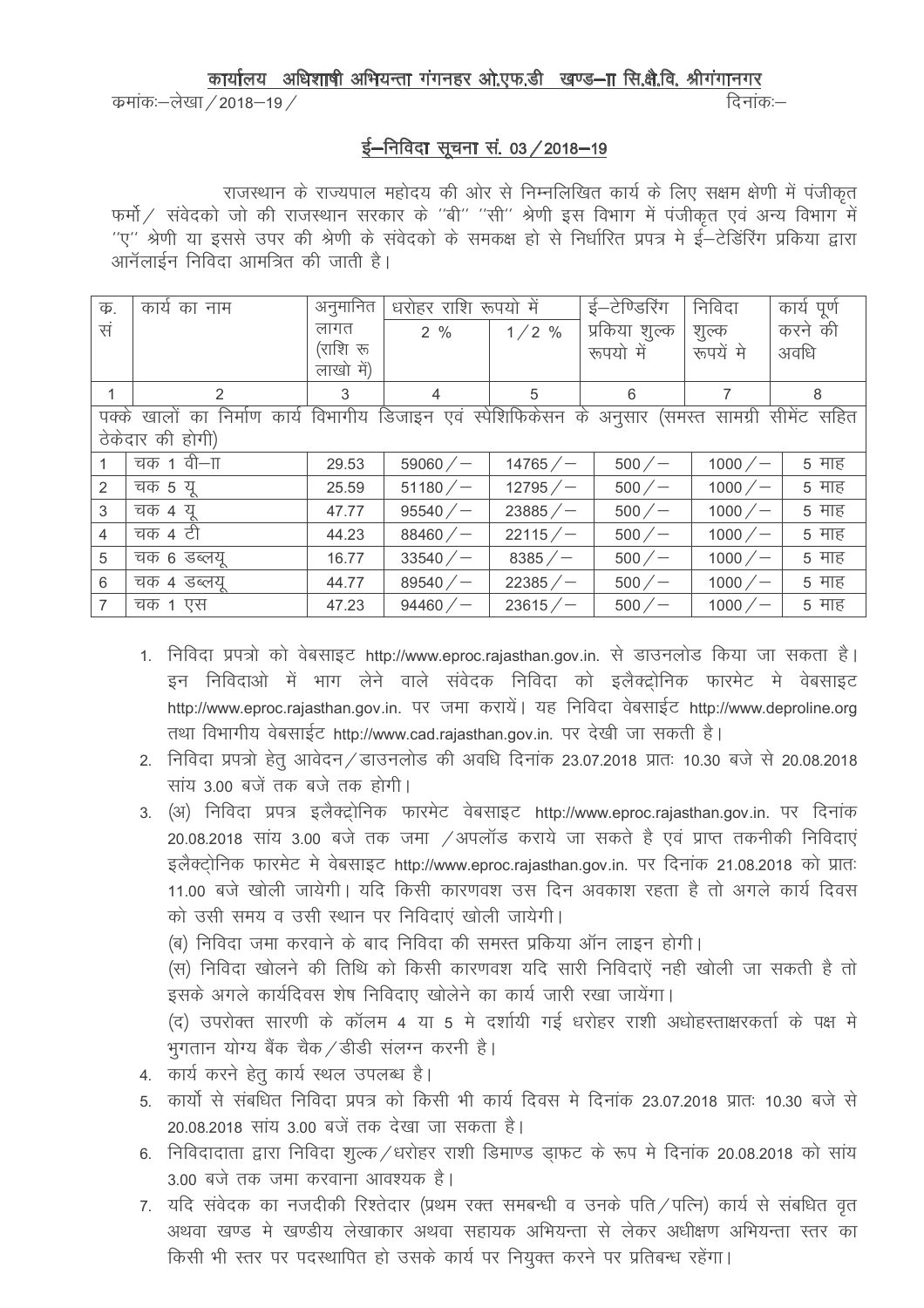- 8. राज्य सरकार मे किसी भी अभियात्रिकी विभाग मे किसी भी इंजीनियर अथवा इंजीनियरिंग या प्रशासनिक कार्य पर नियुक्त राजपत्रित अधिकारी राज्य सरकार की अनुमति के बिना सेवानिवृति के दो वर्ष तक संवेदक अथवा उसके कर्मचारी के रूप मे कार्य नही कर सकेगें। यदि संवेदक अथवा उसके कर्मचारियो मे कोई ऐसा व्यक्ति जिसने राज्य सरकार की उक्त लिखित अनुमति निविदा जमा कराने से पहले अथवा संवेदक के यहां सेवा लेने से पहले अनुमति नही ली है तो अनुबन्ध रदद किया जा सकेंगा।
- 9. निविदादाता इन प्रपत्रो को डाउनलोड कर सकते है। निविदादाता द्वारा निविदा शुल्क डिमाण्ड ड़ाफट के रूप मे इस कार्यालय मे निर्धारित तिथि तक जमा करवाना आवश्यक है।
- 10. किसी भी निविदा को स्वीकार करने एवं बिना कारण बताए निरस्त करने के समस्त अधिकार सक्षम अधिकारी के पास सुरक्षित है।
- 11. आर.पी.डब्लय ए-100 की समस्त शर्ते मान्य होगी।
- 12. संवेदक द्वारा उक्त कार्यो के लिए निर्धारित मशीनरी एवं साज समान जो निविदा की स्पेशल कन्डीशन मे वर्णित है को स्वयं के पास होने या किराये पर लेने का प्रमाण प्रत्र देना होगा।
- 13. कार्य पूर्ण करने की अवधि मे मानसून अवधि सम्मलित है।
- 14. कार्य का दोष निवारण एवं उनके सुधार (डिफेक्ट लाइबिलिट पीरियड) का उत्तरदायित्व कार्य पूर्णता के पश्चात एक पूरी वर्षा की समाप्ति या कार्य पूर्ण करने की अवधि के तिथि के 6 मास पश्चात तक जो भी पश्चातवर्ती हो तक रहेगा।
- 15. मोर्टार एवं कंकरीट मिक्सींग हेतू पावर मिक्सर का उपयोग अनिवार्य है।
- 16. नाका शटर एवं फेम यदि विभाग के पास उपलब्ध होने पर उनका उपयोग अनिवार्य होगा। विभाग के पास उपलब्ध होने पर संवेदक को भुगतान नही होगा।
- 17. निविदा खोलने की दिनांक से निविदा स्वीकृत हेतू मान्य अवधि तक यदि निविदादाता अपनी निविदा में कोई संशोधन करता है अथवा निविदा वापिस लेता है तो उसकी धरोहर राशी जब्त कर ली जावेंगी।
- 18. वित्त विभाग के आदेश संख्या एफ-1 एफ.डी / जीएफएण्डएआर / 2007 दिनांक 30.09.2011 (सर्कुलर नं. 19 / 2011) के अनुसार रू. 50.00 लाख तक 500 / – रूपये व 50.00 लाख से अधिक 1000 / – रू. की राशि अतिरिक्त प्रकिया शुल्क डिमाण्ड ड़ाफट के रूप मे देय होंगी। यह डिमाण्ड ड़ाफट मैनेजिंग डायरेक्टर आर.आई.एस.एल. के पक्ष मे जयपुर मे भुगतान योग्य होना चाहिए।
- 19. ई-टेण्डिरिंग के लिए निविदादाता हेतू निर्देश

(अ) इन निविदाओं में दिलचस्पी लेने वाले निविदादाता निविदा प्रपत्रों को इन्टरनेट साइट http://www.eproc.rajasthan.gov.in. से डाउनलोड कर सकते है।

(ब) निविदा में भाग लेने वाले निविदादातो को इन्टरनेट साईट http://www.eproc.rajasthan.gov.in. पर रजिस्टर करवाना होगा। ऑनलाइन निविदा मे भाग लेने के लिए डिजिटल सर्टीफिकेट इनफोरमेशन टैकनोलोजी एक्ट-2000 के तहत प्राप्त करना होगा। जो इलैक्टोनिक निविदा मे साईन करने हेतु काम आयेगा। निविदादाता उपरोक्त डिजिटल सर्टीफिकेट सीसीए द्वारा स्वीकृत एजेंसी से प्राप्त कर सकते है। जिन निविदाताओं के पास पर्व में वैध डिजिटल सर्टीफिकेट है, नया डिजिटल सर्टीफिकेट लेने की आवश्यकता नही है।

(स) निविदादाताओ का निविदा प्रपत्र इलैक्टोनिक फारमेट मे उपरोक्त वैबसाइट पर डिजिटल साईन के साथ प्रस्तूत करना होगा। जिसके प्रस्ताव डिजिटल साईन के साथ नही होगें उनके प्रस्ताव स्वीकार नहीं किये जायेगें। कोई भी प्रस्ताव अकेले भौतिक फार्म में स्वीकार नहीं होगा।

(द) ऑनलाइन निविदा निर्धारित दिनांक एवं समय पर उपरोक्त कम सं. 3 के अनुसार खोली जायेगी। (य) इलैक्ट्रोनिक निविदा प्रपत्रो को जमा कराने से पूर्व निविदादाता यह सुनिश्चित कर लेवें की निविदा प्रपत्रों से सम्बधित सभी आवश्यक दस्तावेजों की स्कैन कॉपी निविदा प्रपत्रों के साथ संलग्न कर दी गई है।

(र) कोई भी टैण्डर इलैक्ट्रोनिकली जमा कराने मे किसी कारण से लेट हो जाता है तो उसका जिम्मेवार विभाग नही होगा।